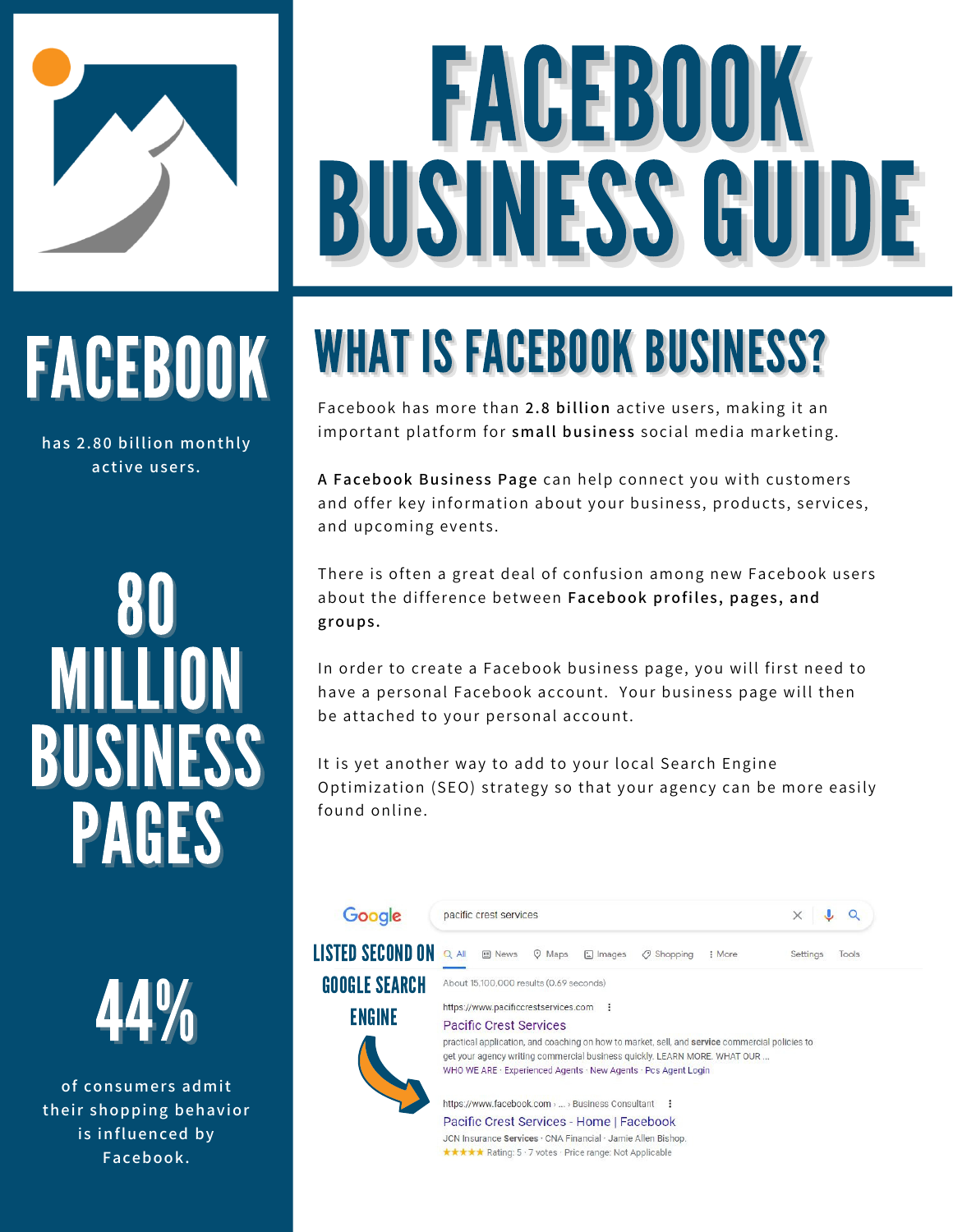### HOW TO SET UP A FACEBOOK BUSINESS PAGE

#### **STEP 1**

Go to <https://business.facebook.com/>

#### **STEP 2**

Click "Create Account" then type in your business name.

#### **STEP 3**

Add a category (Insurance Agency) to describe your Page. This is a way for people to find you on Facebook when they search for a type of business.

#### **STEP 4**

Enter your business information, like your address and contact information. Once you are finished, select Continue.

#### **STEP 5**

Add a profile photo for your Page, this can be your business logo or professional headshot.

#### **STEP 6**

Add a cover photo for your Page, if you used a professional head shot for your profile photo, use your logo to display on your cover page.

#### **STEP 7**

Every Page has a username. A simple and specific username will make it easier for people to find your business. People can type your username into the search bar after [www.facebook.com/](https://www.facebook.com/) to go directly to your Page. Your Page username appears below your profile picture and each time you post. **Example: @pacificcrestservices**

#### **STEP 8**

Edit the about section on your page, which allows you to share business details, like contact information, store hours, and to tell customers what you have to offer. This description will also appear in search results when people search for your business online.

#### **STEP 9**

Have a call-to-action (or CTA) button to get people who visit your Page to take an action.

For example:

- Book appointments
- Contact your business directly through chat, email or phone
- Download an app
- Buy something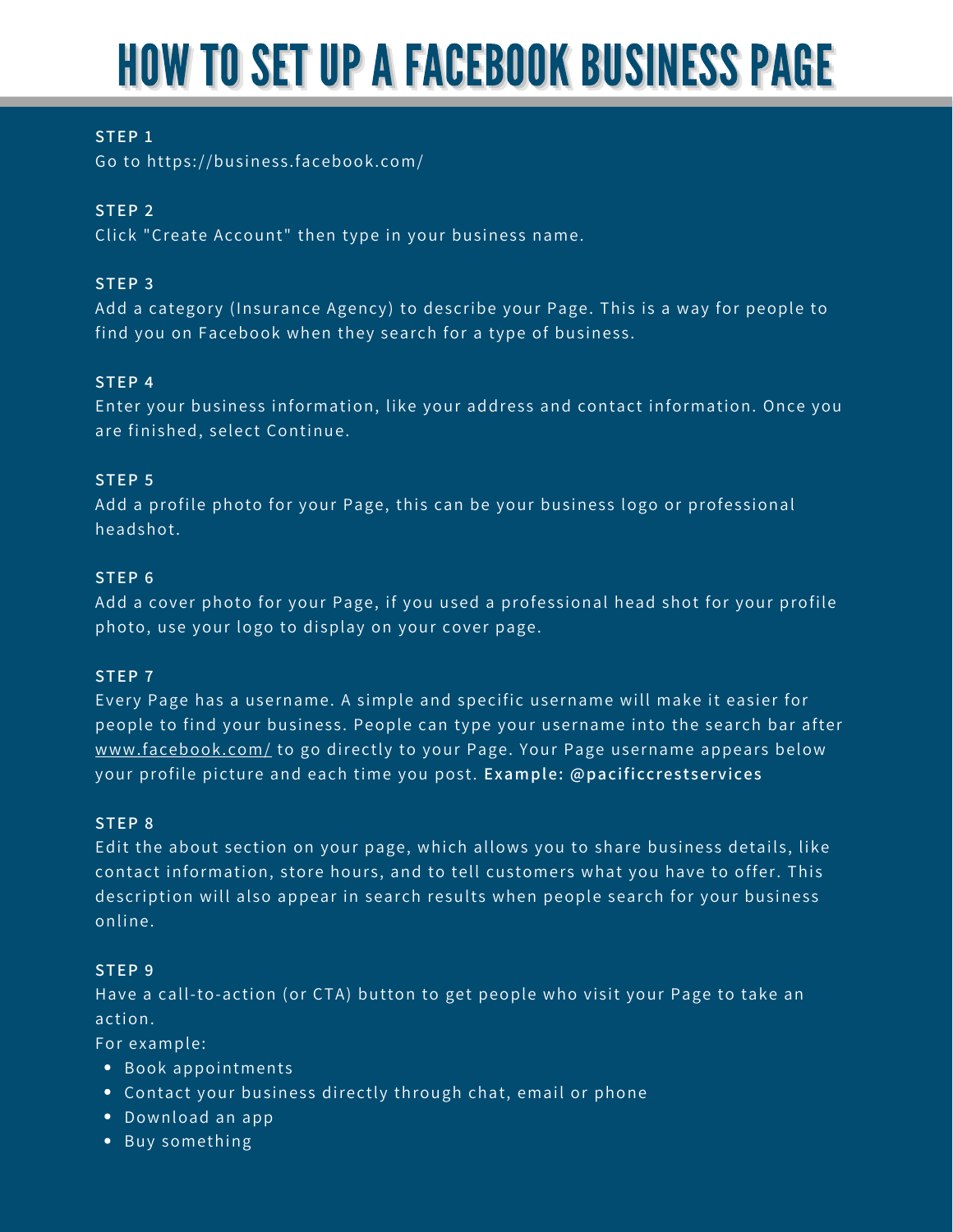



Promote your business locally to lead people directly to 450 W State St Ste 215 Eagle, ID 83616.

**Promote Local Business** 

**ABOUT** 

**WEBSITE** 

- Pacific Crest Services is an insurance o alliance focused on helping agents build successful independent insurance practices. You deserve more than just carrier appointments. You need a solid foundation that includes training and education.
- Why Pacific Crest? Join hundreds of our alliance members operating in 23 states. Realize your business goals through the benefits we provide: strategi... See More
- ı6 850 people like this
- $\overline{\mathbf{z}}$ 889 people follow this

16 people checked in here

∰ http://www.pacificcrestservices.com/

### **FACEBOOK POST**

Pacific Crest Services is in Eagle, Idaho. Published by IG pacific crest services  $\bullet$  - April 8 at 9:35 AM - Instagram -  $\bullet$ 

...

"The Nation's Leading Independent Agent Opportunity."

At Pacific Crest Services, we provide Independent Insurance Agents with everything + more to have a successful Insurance Agency of their own.

Started in 2008, the Pacific Crest Services Independent Insurance Alliance has grown to over 400+ agency owners in 23 states. The core of our business philosophy is helping insurance agents with all aspects of business operations, training, development, support, and strategy ... See More

#### **BECOME A PART OF AN INSURANCE ALLIANCE**

**S300+ CARRIERS Ø BUSINESS STRATEGY MHIGH COMPENSATION TRAINING & DEVELOPMENT ACCOUNTING & COMPLIANCE**